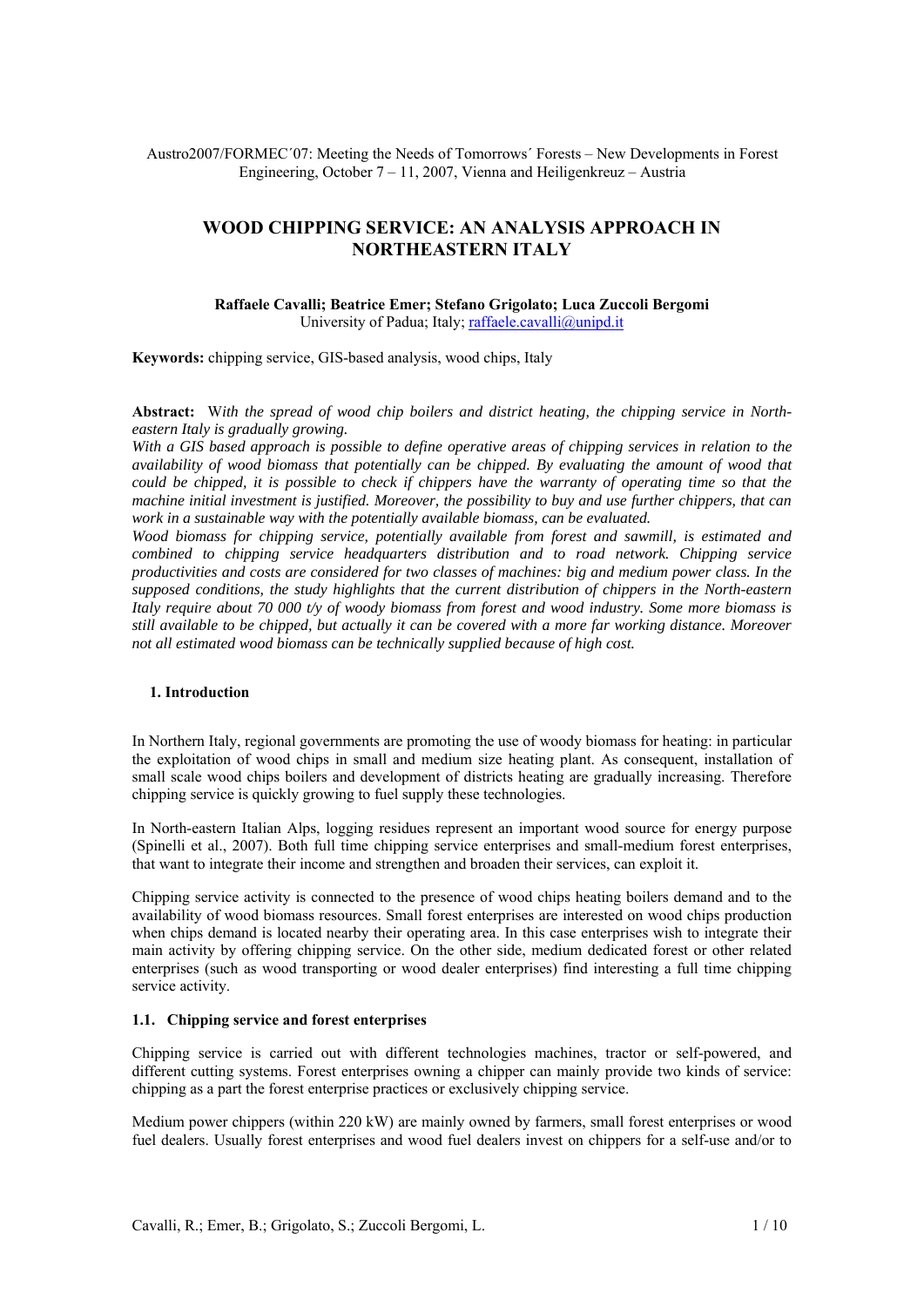offer chipping service up to 30 km (rarely up to 45 km). In this way chipping service can become a distinctive aspect of forest enterprises practice. In North-eastern Italy, l chipping service in exchange of material is becoming quite common both in mountainous and in lowland areas: wood chips can be then sold to local wood biomass district heating or to single wood chip boilers.

A professional chipping service is usually carried out with more powerful chippers (over 220 kW). In this case, forest or wood dealers' enterprises offer often their service also beyond regional borders and at unconstrained distance. Chipping services the becomes a full time activity, mainly oriented to provide just chipping operation. Usually, enterprises are paid for the service, but sometimes they can exchange chipping operation with material: this can be realistic only if it is convenient and if the chipping site is located close to the destination.

Professional chipping service enterprises accept to move also far from headquarters in order to achieve the desired annual productive time and thus recovering the initial investment cost.

## **1.2. Chipping service and working site**

Chipping service can work both at sawmill or heating plant storage area and at forest landings or at intermediate terminals. If the work is carried out close to sawmill or heating plant backyards or near to river banks or in a wood biomass platform, it is usually easily reachable with a big chipper machine.

Chipping service in forest condition, as generally for all the forest operation with larger machines, requires particular attention on planning working operations and on evaluating the possible productivity and cost because of the usually limited space to accomplish the operations.

In North-Eastern Italian Alps, medium power chippers (generally mounted on semi-trailers and pulled by tractors) are more suitable for working on forest mountain conditions, since they can easier move along forest road network respect to bigger powerful chippers mounted on trucks. Medium power chippers have usually a lower productivity per hour and limitations on maximum feeding size; thus, even if hourly equipment cost is lower respect to big machines, the chipping cost  $(\epsilon/t)$  results higher.

Big truck-mounted chippers move for exploiting service only if an adequate amount of wood is available to be chipped, usually at least 40-50 tons. For lower amount of material moving a big chipper can be more expensive than moving a medium one. Furthermore, for taking advantage, big chippers need a wide enough working site area. A suitable area has to be enough wide to guarantee an adequate space to the machine and at the same time enough quantity of well heaped up logging residues. An amount of 10 tons (moisture content around 45%) of well heaped up logging residue can require approximately between 20  $m<sup>2</sup>$  and 35 m<sup>2</sup>, depending on logging residues sort and disposition as well as wood density and residues stack height. Moreover working sites need to be suitable for trucks and trailers or containers where loading chips.

## **1.3. Objective**

Nowadays, chipping service is increasing in North-eastern Italian regions. Different kinds of service are proposed by the enterprises: few of them are willing to work far from headquarters while most of them assert to accept to work only within a specific area, according to wood biomass amount potentially available to be chipped.

This paper wants to define an approach for evaluating how many chippers can work within a specific region in relation to wood biomass potentially available to be chipped.

The main aims is to develop an approach (mainly based on spatial analysis) in order to define the operative area of different chipping services, evaluating if the available amount of biomass is enough to guarantee the minimum amount of operating time. As a secondary aim, the approach wants to point out if there is still space for other chipping services in the studied area.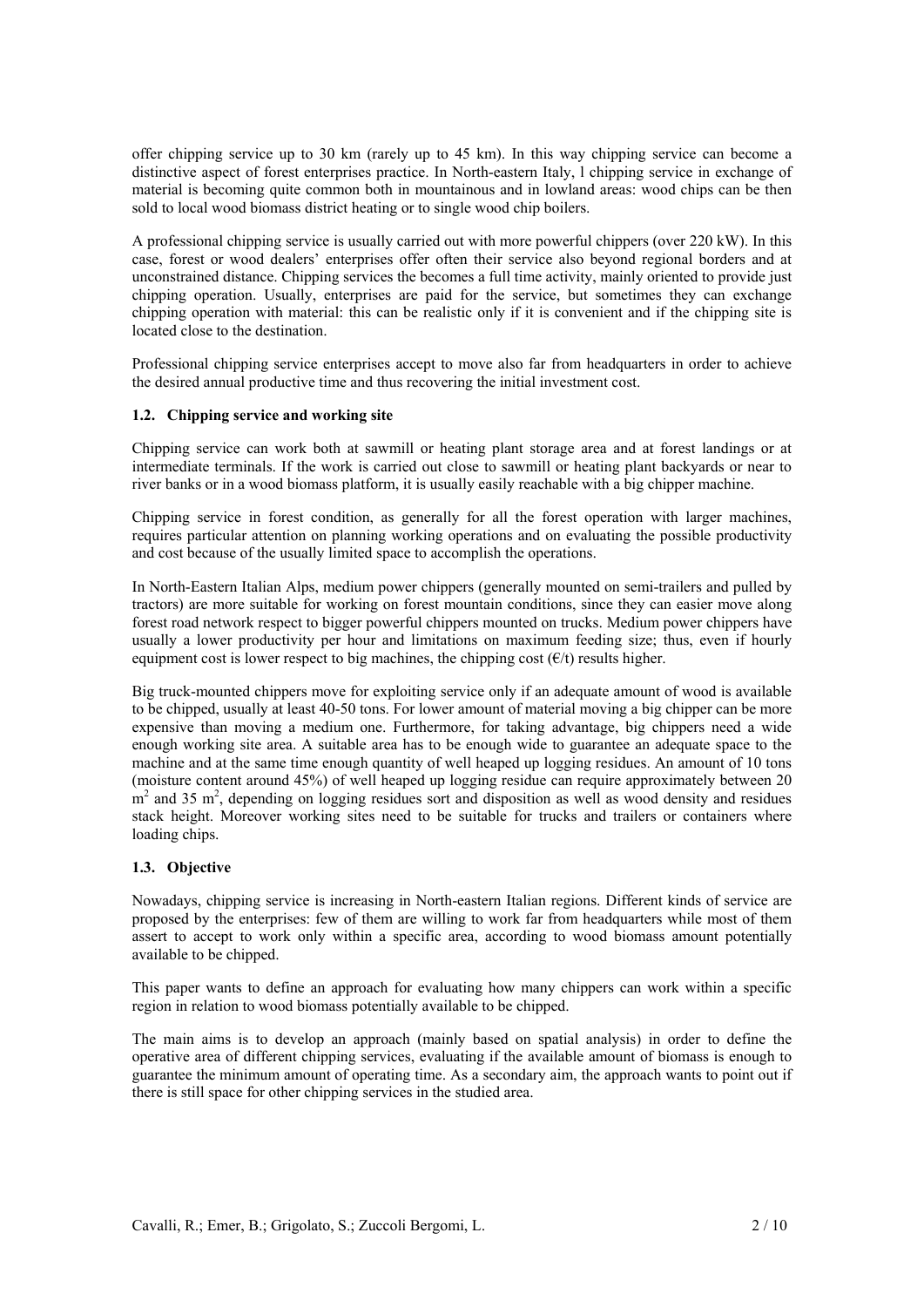## **2. Material and methods**

The studied area corresponds to the North-eastern part of Italy and it includes Trento and Bolzano autonomous provinces, Veneto and Friuli Venezia Giulia regions.

## **2.1. Wood biomass available for chips production**

The theoretical availability of forest wood biomass (FWB) [t] for chips production (1) is estimated on different assumptions. Considering cutting volume of every region  $(CV_i)$  [m<sup>3</sup>] on the forest area  $(A_i)$  [ha] (Cavalli, 2004) and potential chip production (CP<sub>i</sub>) [t][m<sup>-3</sup>] for each cubic meter of yield (according to forest silvicultural systems), FWB is estimated. In particular, it is supposed that coppice stands are mainly used for wood fuel production and especially for firewood, but logging residues can be used for wood chips. As well for coniferous stand and high broadleaves forest, where main logs destination is wood industry, while logging residue can be exploited in wood chips production.

Forest wood biomass residues are, here, expressed in tons per hectares. According to the different composition, for each specific region, of the tree species presence, a weighted average of wood density at 45% of moisture contents (wet basis) (Hellrigl, 2006) was calculated for broadleaves forest and for coniferous forest. Consequently wood densities are therefore spatially applied to  $CV_i$  value. Forest area and its two main typologies are derived from the second level of *Corine Land Cover* geodatabase (CORINE, 2004).

Potential chips production (CP<sub>i</sub>) corresponds to 20% and 15% of cutting volume considering respectively coppice and high forest stands (Pedrolli, 1999). In this case, it is considered that only 80% of these can be used to produce chips. Moreover, trees can be partly pruned in order to make easier extraction operation and in order to reduce damages to standing trees. As a consequence 30% of volume (FWB) is supposed to be left in the forest: thus a reduction coefficient of 0.7 is applied.

$$
\text{FWB} = \frac{\sum CV_i \times CP_i}{\sum A_i} \times 0.7 \tag{1}
$$

The estimation of wood industry by products results complex because of lack of data or lack of up-todated data concerning wood processing. Only for coniferous processing there are some current data at regional scale (Cavalli *et al.* 2006; Pietrogiovanna, 2002). Consequently, wood industry residues are calculated according to data collected from telephone interviews to regional forest service and to other committed regional service (PAT, 2007; Legno Servizi, 2007).

For each region only the 33% of the total amount of wood industry residues (such as raw wood biomass) is considered as available. In fact, sawmill residues that can be chipped by chipping service are in form of slash. Most of wood industries chip residues by their own stationary chippers, so not all the wood industry residues are available to be chipped by external enterprises. As for logging residues, wood industry residues are evaluated with a moisture content of 45% (wet basis).

## **2.2. Chipping service in North-eastern Italy**

Data concerning chipping service were collected interviewing forest enterprises and by collecting data from the Italian Association on Agriculture and Forest Energy (AIEL, 2007) and local forest service (PAT, 2007). Data are classified by considering chipper size, scale of operative area and type of enterprise (Figure 1; Table 1).

Forest enterprises (FE), wood dealers enterprises (WD) and urban green service enterprises (UG) are not considered as full time operating in chipping service. Enterprises classified as chipping service (CS) are full time working in wood chips production. In North-eastern Italy 16 chippers are operative offering full time or as part time chipping service.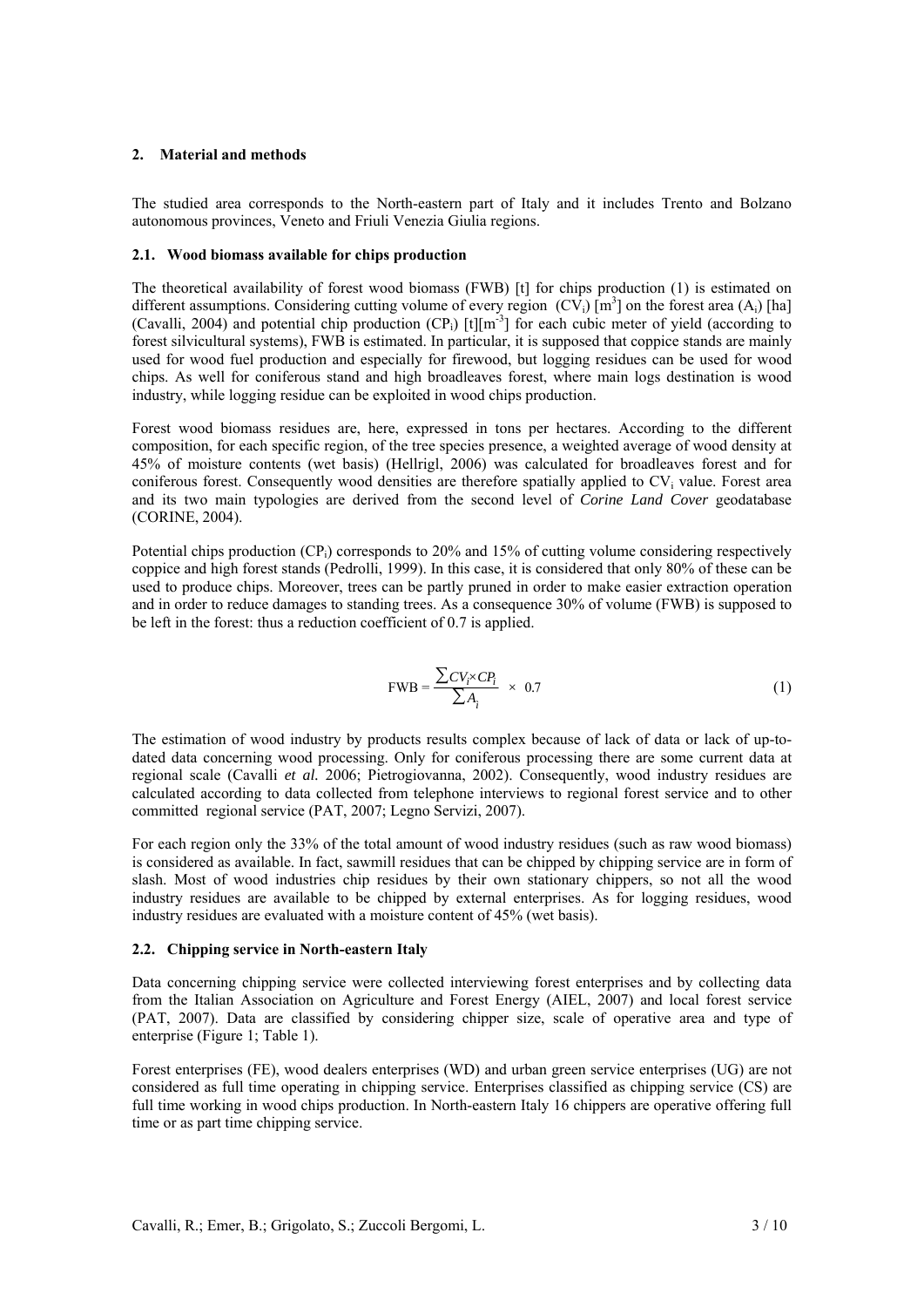| <b>CS</b><br>Localisation<br>Operative<br>Chipper                             | Enterprise |
|-------------------------------------------------------------------------------|------------|
| ID<br>province<br>scale<br>size                                               |            |
| <b>BM1</b><br>SM1<br>BZ<br>big<br>local<br>٠                                  | CS         |
| State<br>SM <sub>2</sub><br><b>TN</b><br>medium<br>local                      | FE         |
| <b>TN</b><br>SM <sub>3</sub><br>big<br>local<br>SMA                           | <b>WD</b>  |
| <b>SM14</b><br>SM4<br><b>VR</b><br>medium<br>local                            | UG         |
| SM <sub>5</sub><br>VI<br>medium<br>local                                      | FE         |
| SMTO<br>SM <sub>6</sub><br>BL<br>medium<br>local<br><b>Ламта</b>              | FE         |
| SM7<br><b>VE</b><br>medium<br>local                                           | UG         |
| Road network<br>SM <sub>8</sub><br>TV<br>medium<br>local<br>Highway           | UG         |
| Motorway<br><b>TN</b><br>SM9<br>medium<br>local<br><b>CHIPPING SERVICE</b>    | FE         |
| <b>SM10</b><br>BZ<br>big<br>local<br>SMA<br>chipper class and operative scale | CS         |
| ٠<br>operative at large scale<br><b>TN</b><br><b>SM11</b><br>medium<br>local  | FE         |
| <b>TN</b><br>SM12<br>medium<br>local<br>operative at local scale              | FE         |
| <b>SM13</b><br>PN<br>medium<br>local<br>operative at local scale              | FE         |
| 100 km<br><b>SM14</b><br>UD<br>medium<br>local                                | FE         |
| BM1<br>BZ<br>big<br>large                                                     | CS         |
| TV<br>BM <sub>2</sub><br>big<br>large                                         | CS         |

**FIGURE 1 and TABLE 1: chipper distribution on North-eastern Italy according to power size, operative area scale and enterprise typology** *(CS: exclusively chipping service; FE: forest enterprise; WD: wood dealers; UG: urban green service)* 

#### **2.3. Chipping service: productivity and cost classification**

In order to support spatial analysis, chipping machines are classified in two main classes: medium and big. Therefore, to highlight main characteristics of each class, two machines are considered as representative: a medium-size chipper powered by a 121 kW tractor and a big-size chipper with autonomous engine (361 kW) mounted on a truck. The machine costs were estimated using methodologies well-known in literature (Miyata, 1980; Brinker *et al*., 2002) and getting specific data from the machine owners.

Different hypothesis of yearly utilization from 300 to 1000 hours were formulated (Figure 2 and Figure 3), which result in different yearly chip output. Considering data from field studies and literature (Spinelli and Mao, 2004; Spinelli *et al*., 2006a; Spinelli *et al.*, 2006b; Spinelli *et al*. 2007) the hourly productivity was set to 7.0 t/h and 15.5 t/h respectively for the medium and the big-size chipper. On table 2, data for spatial analysis elaboration are presented according to yearly utilization of 300 h/y for a medium class and 600 h/y for a big chipper.

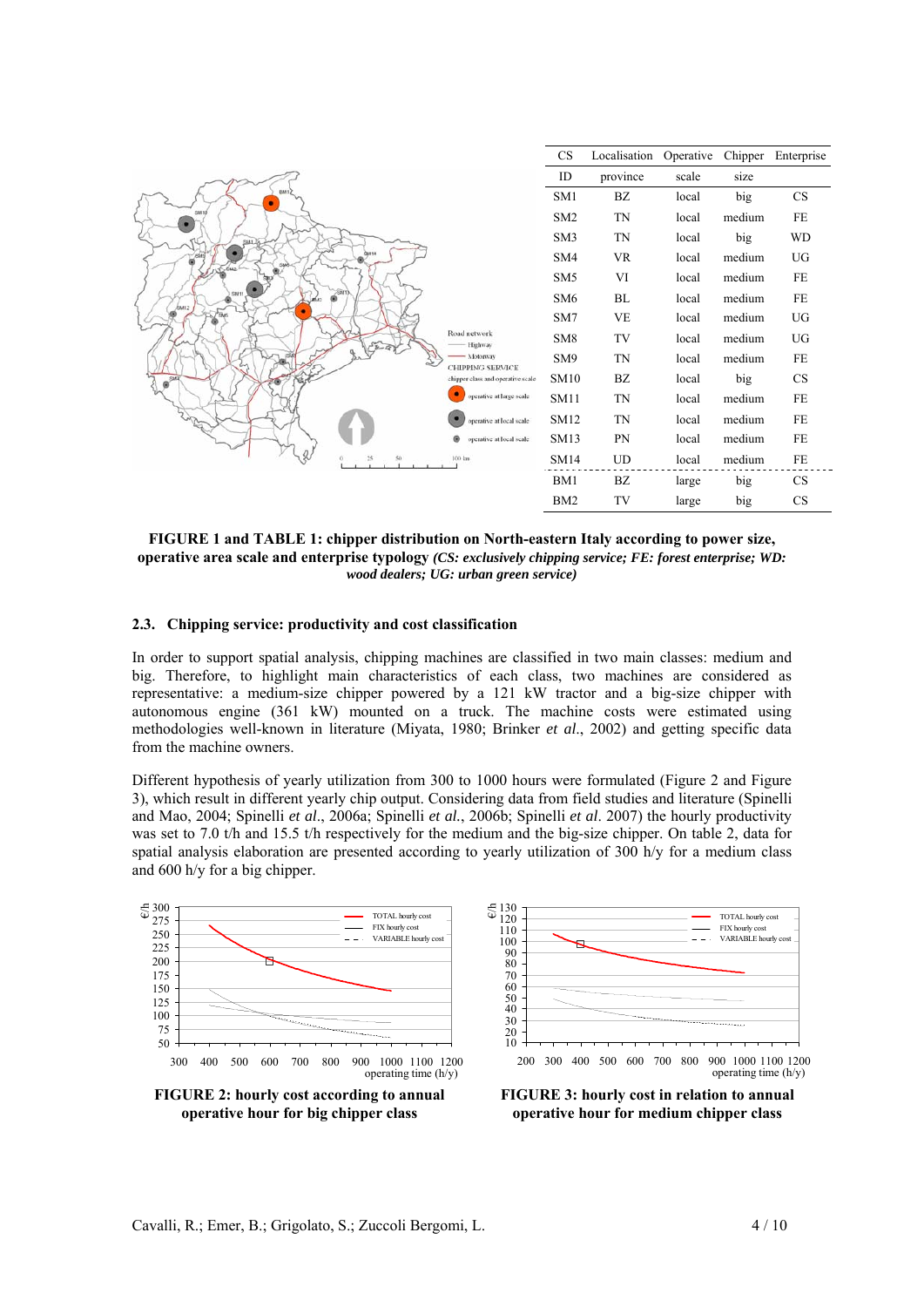|         |         | . .            |              |       |              |              |  |
|---------|---------|----------------|--------------|-------|--------------|--------------|--|
| Chipper | Power   | Deerating time | Productivity |       |              | ∠ost         |  |
|         | кW      |                | t/h          |       | $\epsilon/h$ | $\epsilon/t$ |  |
| medium  | 120-220 | 400            |              | 2 100 |              | 18.57        |  |
| big     | 220-350 | 600            | ب            | 9 300 | 200          | 14.40        |  |

**TABLE 2: considered chipper classes and parameters employed on GIS-based spatial analysis** 

## **2.4. GIS analysis approach**

GIS based analysis consists in evaluating wood biomass available within a definite distance from chipping service enterprise headquarters. According to the two different forms of chipping service (part time and full time), maximum working distances are fixed to 30 km for local operating scale (SM) and 200 km for large operating scale (BM).

Distance analysis is based on network analysis over main public road: all the road network of the different four administrative districts are merged in order to build a common inter-district network. Highway and motorway are distinguished, considering that chippers working on as local operating scale are not supposed use motorway.

GIS-based network analysis considers a dataset specifically built for the investigation: it includes enterprise headquarters, wood biomass sources and road network as dataset subtypes. All of the previous subtypes are strictly connected with specific rules (ESRI, 2007).

Wood biomass sources consist in points along the main public road network (excluded motorway network) where all the forest wood biomass available for chips production is allocated. Wood sources represent, thus, the working site within a small district where forest wood biomass can be delivered. This approach is based on allocating forest wood biomass (FWB) in one point that represents a site inside a specific area where chipping service can be carried out. In fact, in this approach chipping is supposed as a service and therefore the investigation focus on the evaluation of wood biomass available for more than one machine within the same area.

GIS-based analysis indicates the potential amount of forest wood biomass available for each machine operating in a well defined area. Besides, in this approach analysis considers the different chipping service characteristics as: minimum operating amount  $(t/v)$  in relation to chipper class and maximum working distance as fixed by enterprise.

For each chipper, considering the operating area, nearby availability of wood industry residues is added to FWB amount.

## **3. Results**

## **3.1. Available wood biomass for chipping service**

The wood biomass availability from forest operations is considered suitable for chipping service when wood sources present at least 10 t/y of logging residues. According to GIS based analysis, this happens for the 56 % of wood sources. Wood forest biomass available to be chipped is estimated then in 41 282 t/y for all the North-eastern area.

From wood industry, an amount of 77 189 t/v results available to be chipped. Most of these residues are concentrated on the northern part of the investigated area, where the concentration of medium and big class of chippers is higher. Figure 4 summarizes the availability of wood biomass.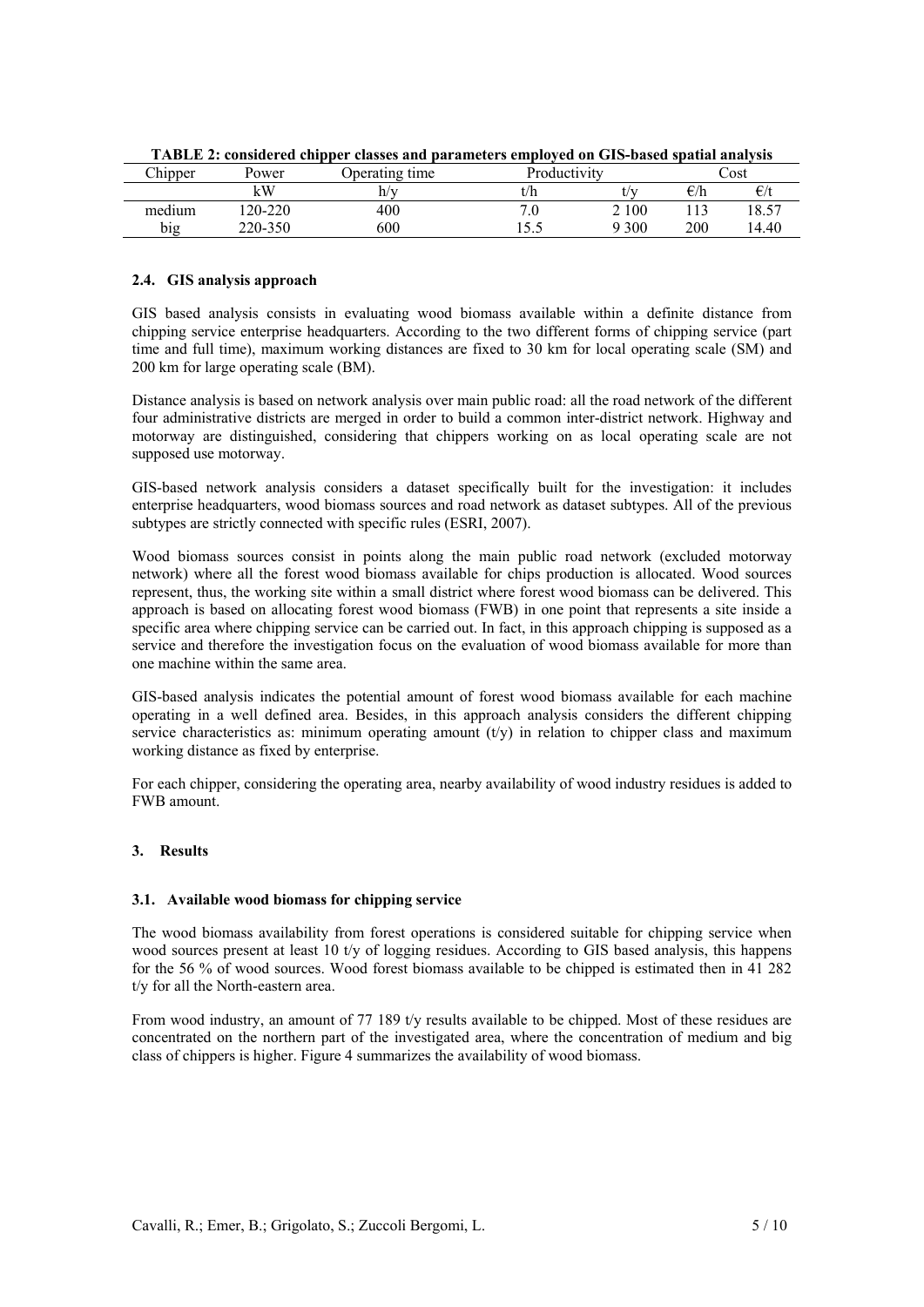

**FIGURE 4: raw forest wood biomass and wood industry residues amount useful for wood chips production** 

## **3.2. GIS-based results on chipping service operating area**

According to network analysis , maps report the operative area for each chipping service (Figure 5 and 6). Figure 7 shows areas where different chipping service are overlapping: there, enterprise has to share FWB and wood industry residues.

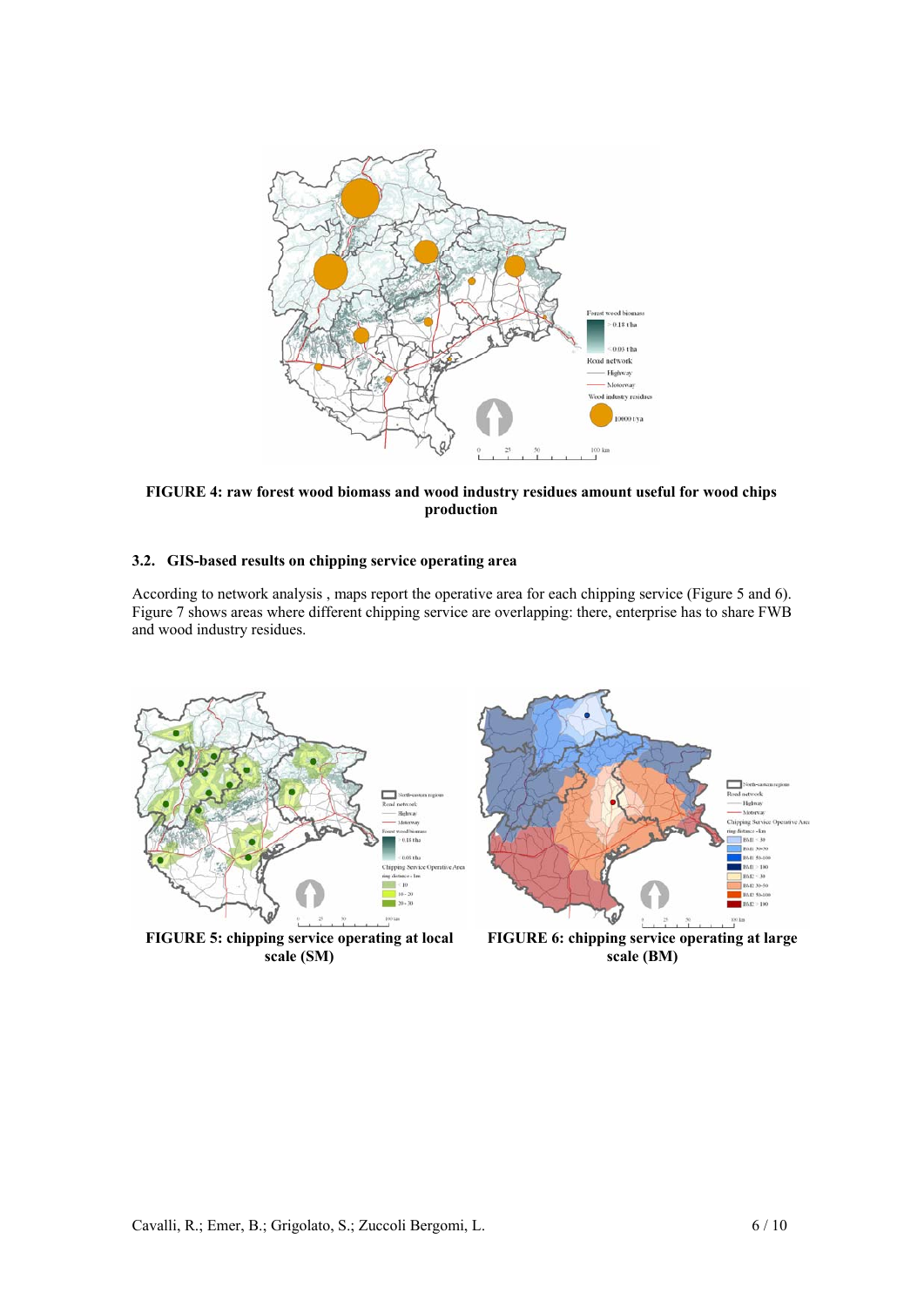

**FIGURE 7: number of chipping service (CS) exploiting wood biomass availability (t/y) as CS/t** 

## **3.3. Availability of wood biomass for chips production in relation to the actual number of chipping service**

Overlaying results about operative area of chipping services and availability of wood biomass (FWB and wood industry residues), it is possible to observe that in North-eastern Italy 48 871 t/y of wood biomass from forest operations and wood industry are still available to be chipped (Table 3).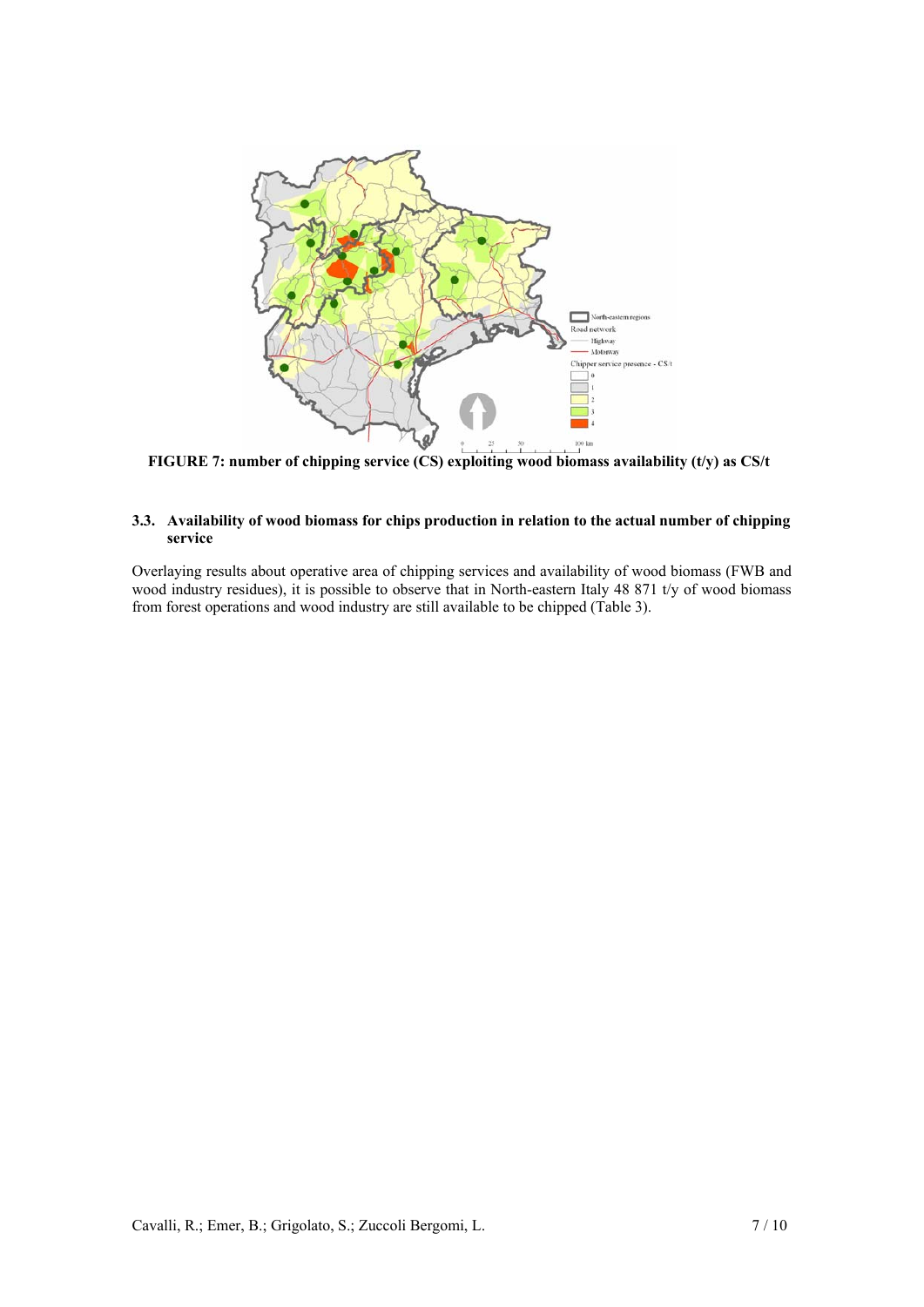|                    |                 | A               | B             | C                | $(B+C)-A$    |
|--------------------|-----------------|-----------------|---------------|------------------|--------------|
| Operative area     | CS ID           | minimum amount* | from forest** | from industry*** | $\pm \Delta$ |
| <b>SMALL SCALE</b> |                 | t/v             | t/v           | t/v              | t/v          |
| forest             | SM1             | 9300            | 263           | 6250             | $-2787$      |
| forest             | SM2             | 2100            | 281           | 2935             | 1116         |
| forest             | SM <sub>3</sub> | 9300            | 218           | 2935             | $-6147$      |
| rural and urban    | SM4             | 2100            | 357           | 500              | $-1243$      |
| forest             | SM5             | 2100            | 291           | 1699             | $-110$       |
| forest             | SM <sub>6</sub> | 2100            | 853           | 3745             | 2498         |
| rural and urban    | SM7             | 2100            | 251           | 500              | $-1349$      |
| rural and urban    | SM <sub>8</sub> | 2100            | 381           | 667              | $-1052$      |
| forest             | SM9             | 2100            | 220           | 2935             | 1055         |
| forest             | <b>SM10</b>     | 9300            | 366           | 6250             | $-2684$      |
| forest             | <b>SM11</b>     | 2100            | 317           | 2935             | 1152         |
| forest             | SM12            | 2100            |               | 2935             | 836          |
| forest             | SM13            | 2100            | 0             | 450              | $-1650$      |
| forest             | SM14            | 2100            | 416           | 2987             | 1303         |
|                    | subtotal        | 51 000          | 4215          | 37 723           | $-9062$      |
| <b>LARGE SCALE</b> |                 | t/v             | t/v           | t/v              | t/y          |
| all                | BM1             | 9300            | 19839         | 19 733           | 30 272       |
| all                | BM <sub>2</sub> | 9300            | 17 228        | 19 733           | 27 661       |
|                    | subtotal        | 18 600          | 37 067        | 39 4 66          | 57933        |
|                    |                 | A               | B             |                  | $(B+C)-A$    |
|                    |                 | minimum amount* | from forest** | from industry*** | $\pm \Delta$ |
|                    |                 | t/y             | t/y           | t/y              | t/y          |
|                    | <b>TOTAL</b>    | 69 600          | 41 282        | 77 189           | 48 871       |

**TABLE 3: wood biomass from forest operation and wood industry available to be chipped** 

*Note: \* minimum workable amount per year; \*\* by estimation on potential logging residues; \*\*\* by estimation of raw wood industry residues available in form of wood slash* 

Table 3 evidence that 57% of chipping services operating at local scale present, within their operative area, an insufficient exploiting wood biomass; some of these enterprise have declared that, as they are not full time chipping service, in actual fact they make use of machines less than 400 h/y in the case of medium chippers and less than 600 h/y in the case of big chippers.

Chipping service based on large scale operative area present, still within a exploiting distance of 200 km, an adequate amount of wood biomass to warranty the minimum operating hour fix from the same enterprise in order to get machines recovering.

## **4. Discussion**

Results evidence that chipping services can face problems to achieve the desired number of machine operative hours per year if they are oriented to work exclusively at a local level. In fact, a maximum working distance of 30 km is not always enough to reach 400 h/y, corresponding, for a medium class chipper, to a production of 2100 t/y. It is also worse for a big chipper, which, working within this distance, can never reach the 800 h/y. In fact, the three big chippers operating at a local level (Figure 1) actually do almost exclusively stationary chipping at headquarters, being part of wood fuel processing platforms.

Chipping services working at large scale level, on the other side, can more easily work the minimum yearly amount of operating hours, since they can exploit larger areas. Anyway the machine moves from headquarter only if a minimum amount of wood biomass is available (at least 40-50 tons when it requires one day of work in proximity to headquarter).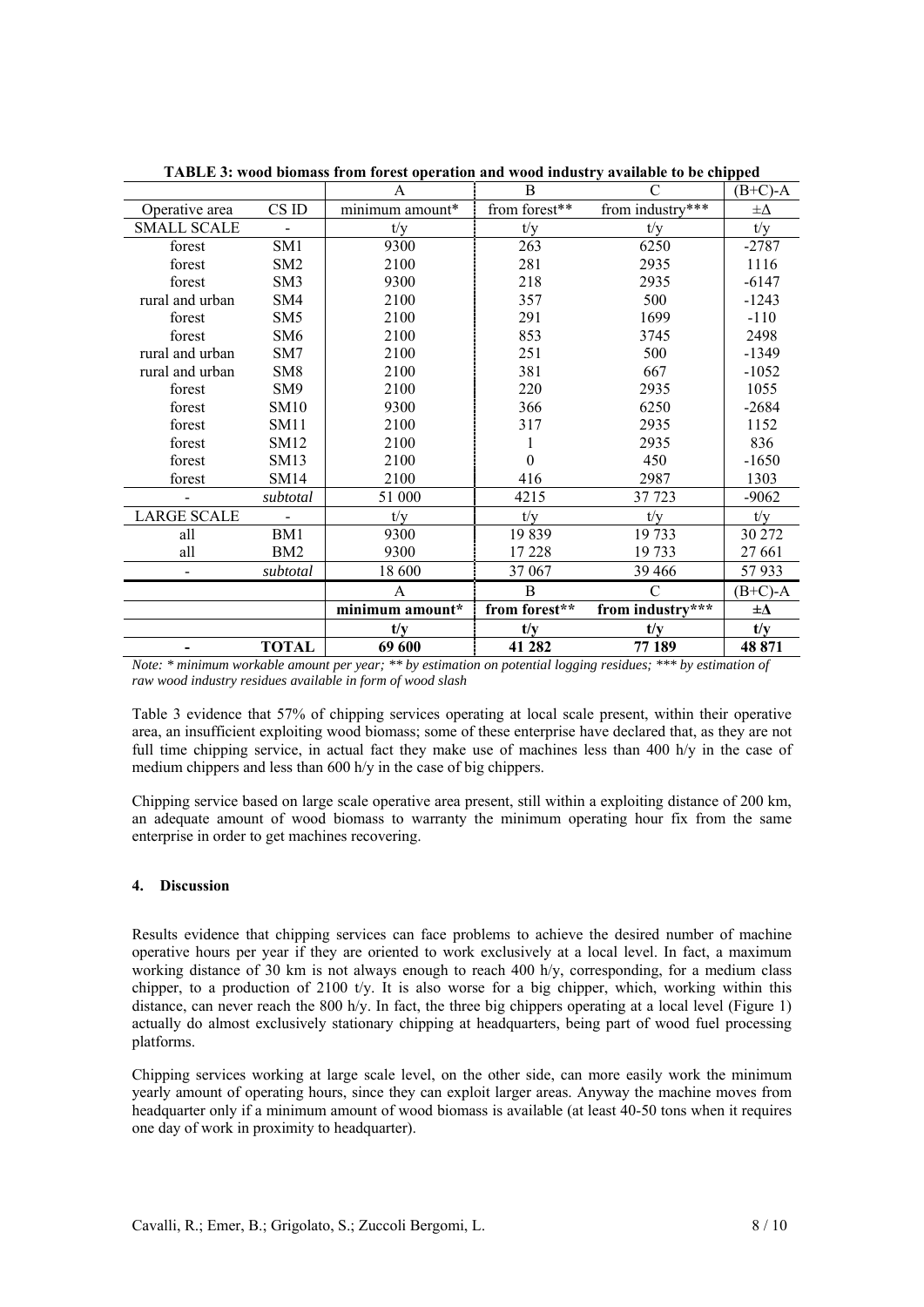If more large scale chipping services are working in proximity and local scale chipping services are quite widespread, for big chippers the minimum working distance will have to increase. Figure 8 and 9 compare, for chipping services BM1 and BM2, two minimum working distances: potential working distance (WDp) and current working distance (WDc). WDp represents the potential distance supposing that only the considered chipper is working in the area of study, while WDc corresponds to the distance in the real situation, with another large scale chipping service and other 14 local scale chipping services operating in the considered area.





**FIGURE 6: WDc and WDp for chipping service BM1 (according to GIS based analysis on the area of study)** 



## **5. Conclusion**

With the present work, in order to understand if the current number of chipper machines can increase, the existing distribution and characteristics of chipping service over a specific area is observed,. In the same time, the study focuses on evaluating how chipping services influence each other.

In the studied area, results are exclusively based on forest wood biomass in form of logging residues and on wood industry residues in form of slash. The study sorts out that current chipping services could use no more than 59% of total available biomass, meaning that the number of chipping services in the considered area can increase. Moreover other wood biomass sources can be considered, such as urban and orchard pruning, so that a bigger wood biomass amount could be adsorbed by the higher number of chipping services.

Even if wood biomass is enough to guarantee other chipping services, it has to be considered that a part of wood biomass could not be easily exploitable; additional chipping service then, both at local and large operating scale, require a precise evaluation.

Spatial evaluation on chipping service and wood biomass availability shows that, even if the raw material is enough, when more chipping services cover the same area the minimum working distance must increase: hence, chipping service will present higher cost due to the higher distances to be covered.

The main limit of this study is about FWB and wood sawmill residues evaluation: the actual yearly amount to be chipped results hard to calculate and consequently to validate.

The present approach on evaluating chipping service is just on its first developing phase: next steps will require an improvement in data quality and archiving methods on chipping service in order to develop *geodatabase*. It could include complete georeferenced information for each chipping service and their main customers. This would result in a useful dataset to support planning and management of wood fuel supply chain at a regional scale, while forest enterprises could find it helpful to clear up the possibility to deal with this chain.